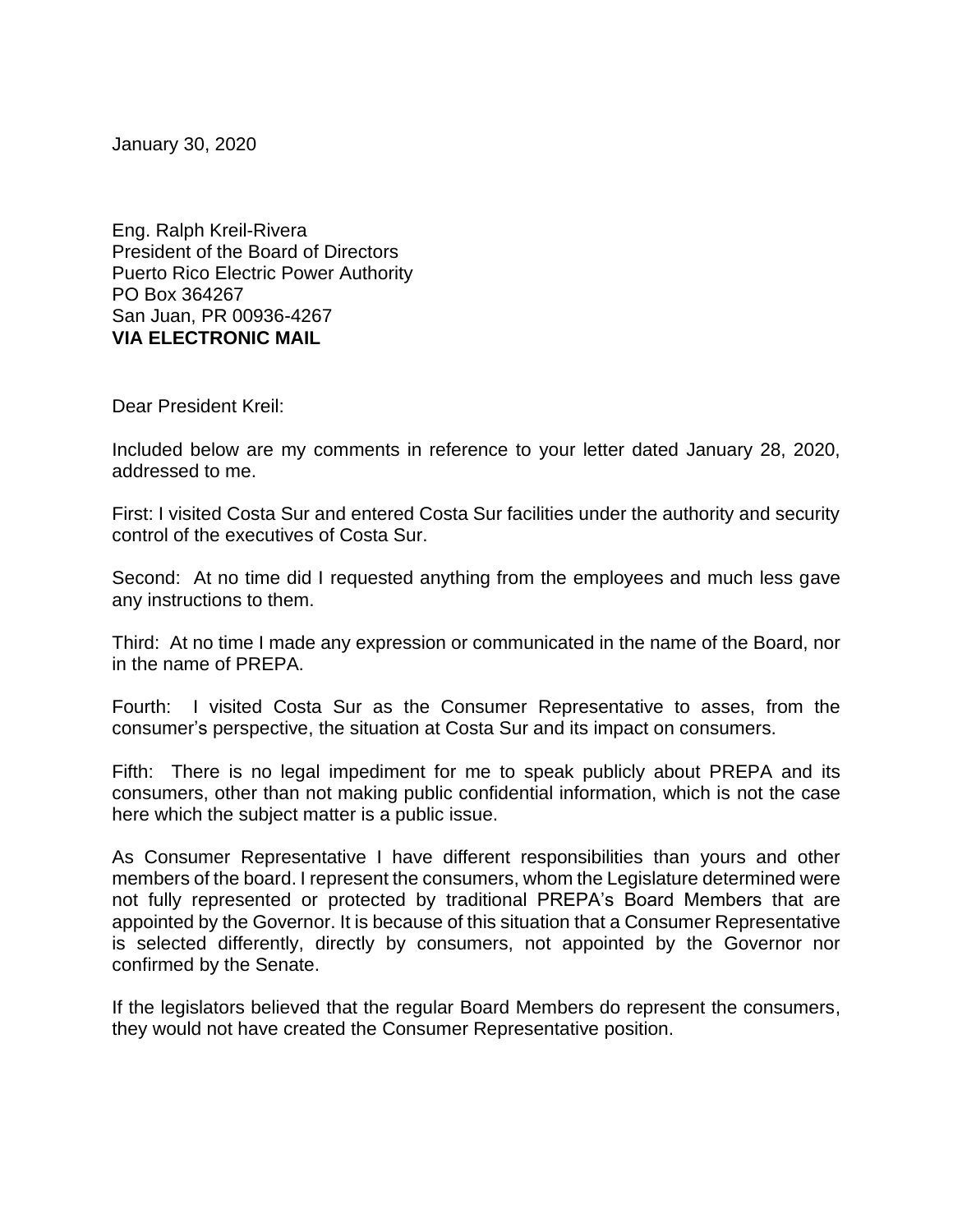Therefore, my consumer representation responsibilities and my free expressions rights, protected under both the US and Puerto Rico's Constitutions, needs to be properly exercised to represent and protect consumers.

Sincerely yours,

Tomás J. Torres

Board Member Consumers Representative

C:

Mr. David Owens Member of the Executive Committee

Mr. Charles Bayless Chairman of the Legal and Customer Affairs Committee

Mr. Robert Poe Chairman of the Audit Committee